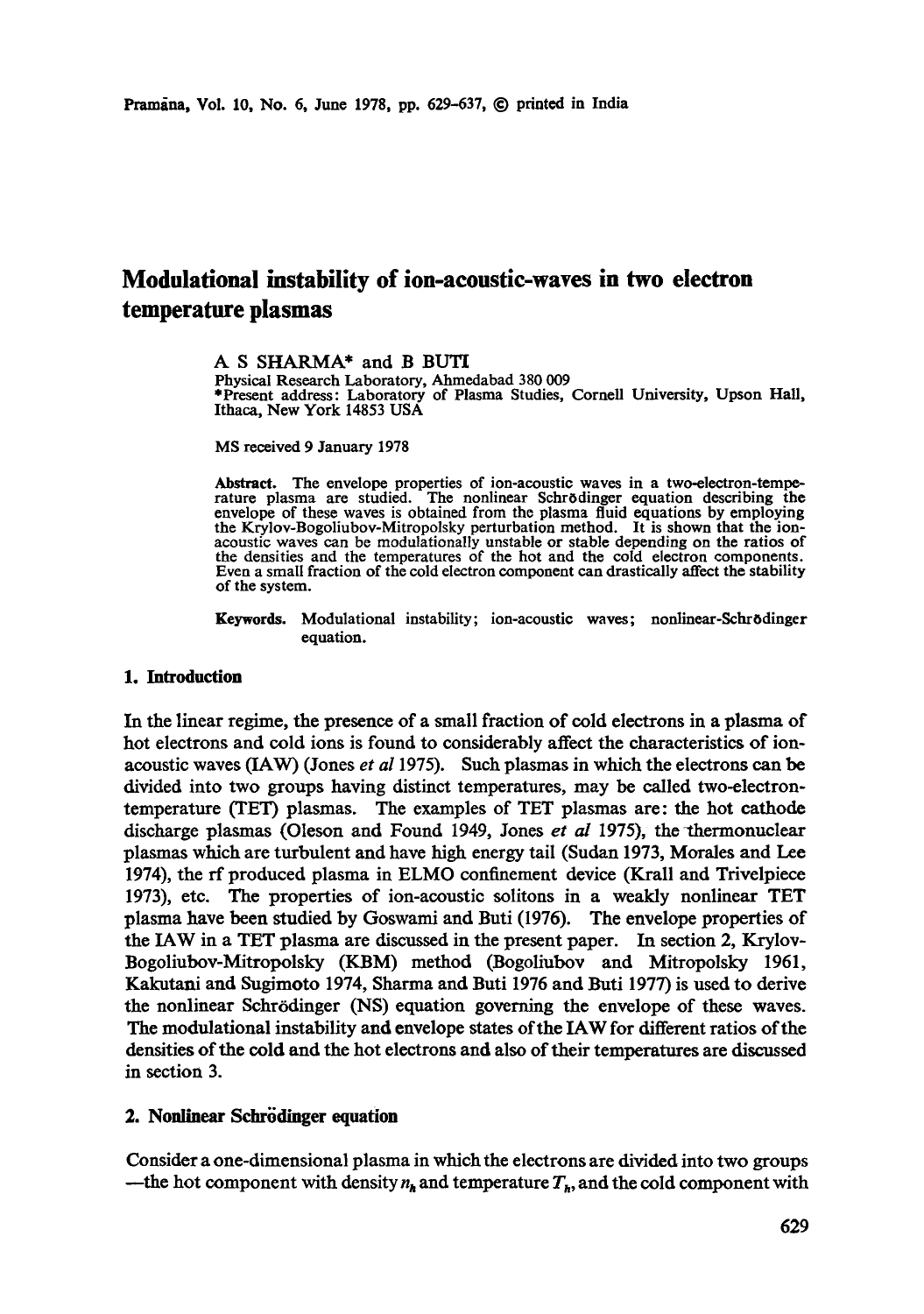density  $n_1$  and temperature  $T_1$ . The ion-acoustic waves have phase velocity smaller than the thermal velocities of both the electron species and consequently both the electron fluids can be taken as isothermal. The propagation of IAW in this TET plasma can be described by the following fluid equations:

$$
\frac{\partial n}{\partial t} + \frac{\partial}{\partial x}(nu) = 0 \tag{12}
$$

$$
\frac{\partial u}{\partial t} + u \frac{\partial u}{\partial x} + \frac{\partial \phi}{\partial x} = 0, \tag{1b}
$$

$$
\frac{\partial^2 \phi}{\partial x^2} + n - n_h - n_l = 0, \tag{1c}
$$

$$
n_{h} = v \exp \left(\beta \phi / \mu + \nu \beta\right) \tag{1d}
$$

$$
n_i = \mu \exp(\phi/\mu + \nu \beta), \tag{1e}
$$

where  $\beta = T_l/T_h$ ,  $\mu = n_{l0}/n_0$ ,  $\nu = n_{h0}/n_0$ ;

 $n_{10}$  and  $n_{h0}$  being the initial densities of the lower and higher temperature electron components respectively and  $n_0$  that of the ions. In eqs (1a-1e), the densities are normalized to  $n_0$ , the velocity to the effective ion-acoustic velocity

$$
C_{\text{eff}} = (T_{\text{eff}}/M)^{1/2}
$$
 with  $T_{\text{eff}} = n_0 T_h T_l (n_{l0} T_h + n_{h0} T_l)^{-1}$ 

the lengths by the effective Debye length,  $\lambda_{\text{eff}} = (T_{\text{eff}}/4\pi n_0 e^2)^{1/2}$ , thetime by the inverse of the ion plasma frequency,  $\omega_{pi}^{-1}$  and  $\phi$  by  $T_{eff}/e$ . The charge neutrality condition is now expressed as  $(\mu+\nu)=1$ . In terms of  $\alpha=n_{i0}/n_{i0}$ ,  $\mu=a/(1+\alpha)$  and  $\nu=1/(1+\alpha)$ . For weakly nonlinear systems, we can use the following expansions:

$$
\begin{bmatrix} \phi \\ n \\ u \\ n_h \\ n_l \end{bmatrix} = \begin{bmatrix} 0 \\ 1 \\ 0 \\ v \\ \mu \end{bmatrix} + \epsilon \begin{bmatrix} \phi_1 \\ n_1 \\ u_1 \\ n_{h1} \\ n_{l1} \end{bmatrix} + \epsilon^2 \begin{bmatrix} \phi_2 \\ n_2 \\ u_2 \\ n_{h2} \\ n_{l2} \end{bmatrix} + \epsilon^3 \dots (2)
$$

Let  $\phi$ , represent the monochromatic plane wave, namely

$$
\phi_1 = a \exp(i \psi) + \bar{a} \exp(-i\psi) \tag{3}
$$

where a is the amplitude,  $\overline{a}$  its complex conjugate and  $\psi = (kx - \omega t)$  is its phase; k being the wave number and  $\omega$  the frequency. The complex amplitude  $a$  is a slowly varying function of  $x$  and  $t$ ; this slow variation is given by

$$
\frac{\partial a}{\partial t} = \epsilon A_1(a, a) + \epsilon^2 A_2(a, a) + ..., \tag{4}
$$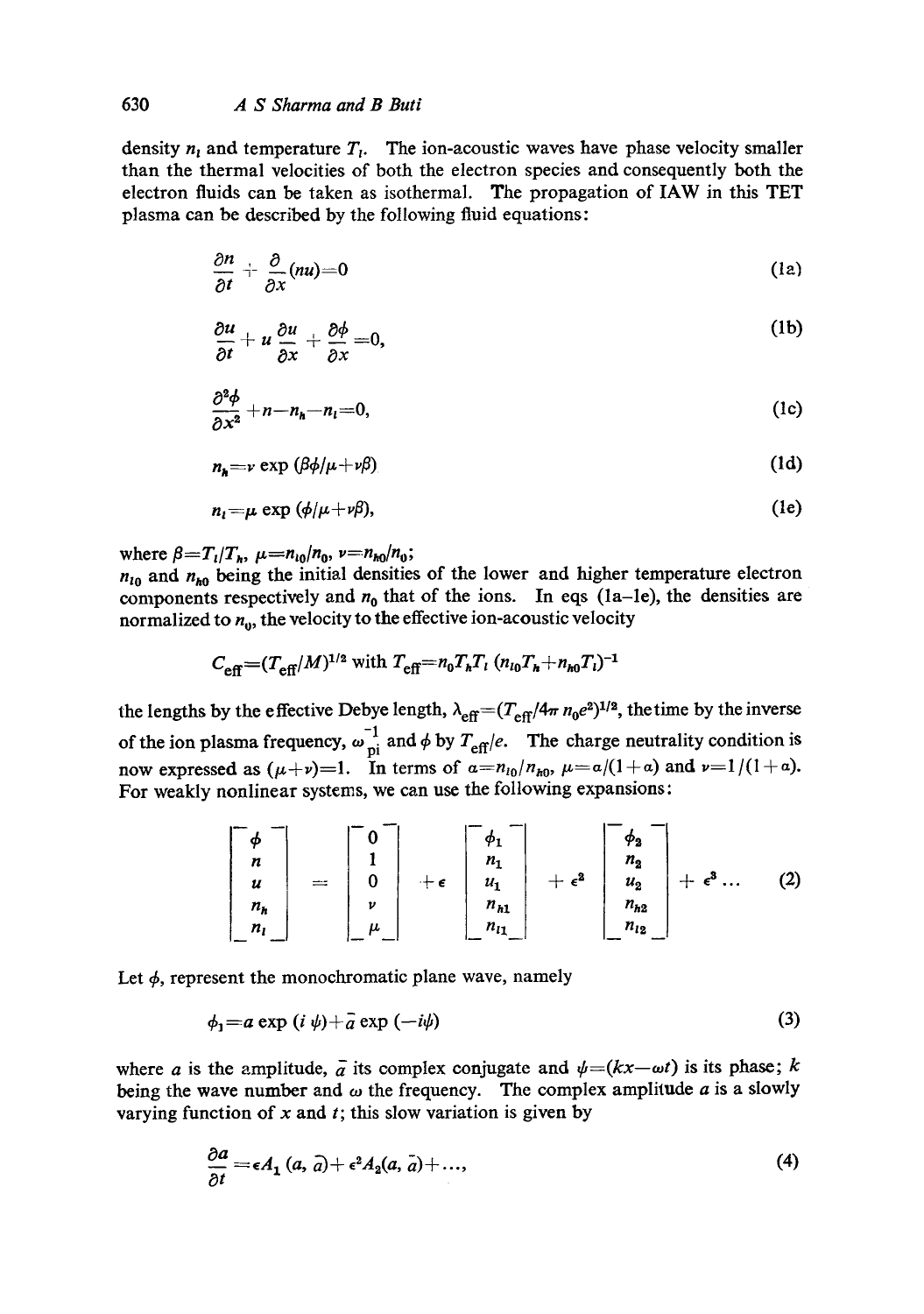$$
\frac{\partial a}{\partial x} = \epsilon B_1(a, a) + \epsilon^2 B_2(a, a) + \ldots;
$$

and their complex conjugates. The quantities  $A_1$ ,  $B_1$ ,  $A_2$ ,  $B_2$ , ... are yet unknown and are to be determined from the conditions that the perturbation scheme envisaged by eqs (2)-(4) are free from secularities. Equations (2)-(4) can be substituted into eqs (1a)-(1e) and the equations to different orders in  $\epsilon$  obtained. The  $\epsilon$ -order equations yield

$$
u_1 = (k/\omega) a \exp(i\psi) + C.C
$$
  
\n
$$
n_1 = (k^2/\omega^2) a \exp(i\psi) + C.C.,
$$
  
\n
$$
n_{hl} = \frac{\nu \beta}{(\mu + \nu \beta)} [a \exp(i\psi) + C.C.],
$$
  
\n
$$
n_{l1} = (\mu/\mu + \nu \beta) [a \exp(i\psi) + C.C.].
$$
  
\n(5)

Also we obtain to the same order

$$
\mathscr{L}(\phi_1)=0\tag{6}
$$

where  $\mathscr L$  is the operator defined by

$$
\mathscr{L} \equiv \frac{\partial_4}{\partial x^2 \partial t^2} + \frac{\partial^2}{\partial x^2} - \frac{\partial^2}{\partial t^2}.
$$
 (7)

From eqs (3), (6) and (7) we get the linear dispersion relation for ion-acoustic waves in a TET plasma as

$$
D(k, \omega) \equiv \omega^2(1+k^2)-k^2=0. \tag{8}
$$

It may be noted that the wavenumber  $k$  is normalized by the inverse of the effective Debye length  $\lambda_{\text{eff}}$  and the phase velocity by the effective ion-acoustic velocity  $C_{\text{eff}}$ .

Thus in the linear limit the ion-acoustic waves in a TET plasma behave in the same way as in a plasma with a single electron component, with the ion-velocity and the Debye length defined by the effective temperature.

From eqs (1a)-(1e), to order  $\epsilon^2$ , we can eliminate  $n_2$ ,  $u_2$ ,  $n_{h2}$  and  $n_{l2}$  and use eq. (4) to obtain the equations for  $\phi_2$ , viz.,

$$
\mathcal{L}(\phi_2) = 2\omega^2 \left\{ 3(1+k^2)^2 - \frac{(\mu+\nu\beta^2)}{(\mu+\nu\beta)^2} a^2 \exp(2i\psi) \right\}
$$

$$
-i\left(\frac{\partial D}{\partial \omega} A_1 - \frac{\partial D}{\partial k} \beta_1 \right) \exp(i\psi) + C.C. \tag{9}
$$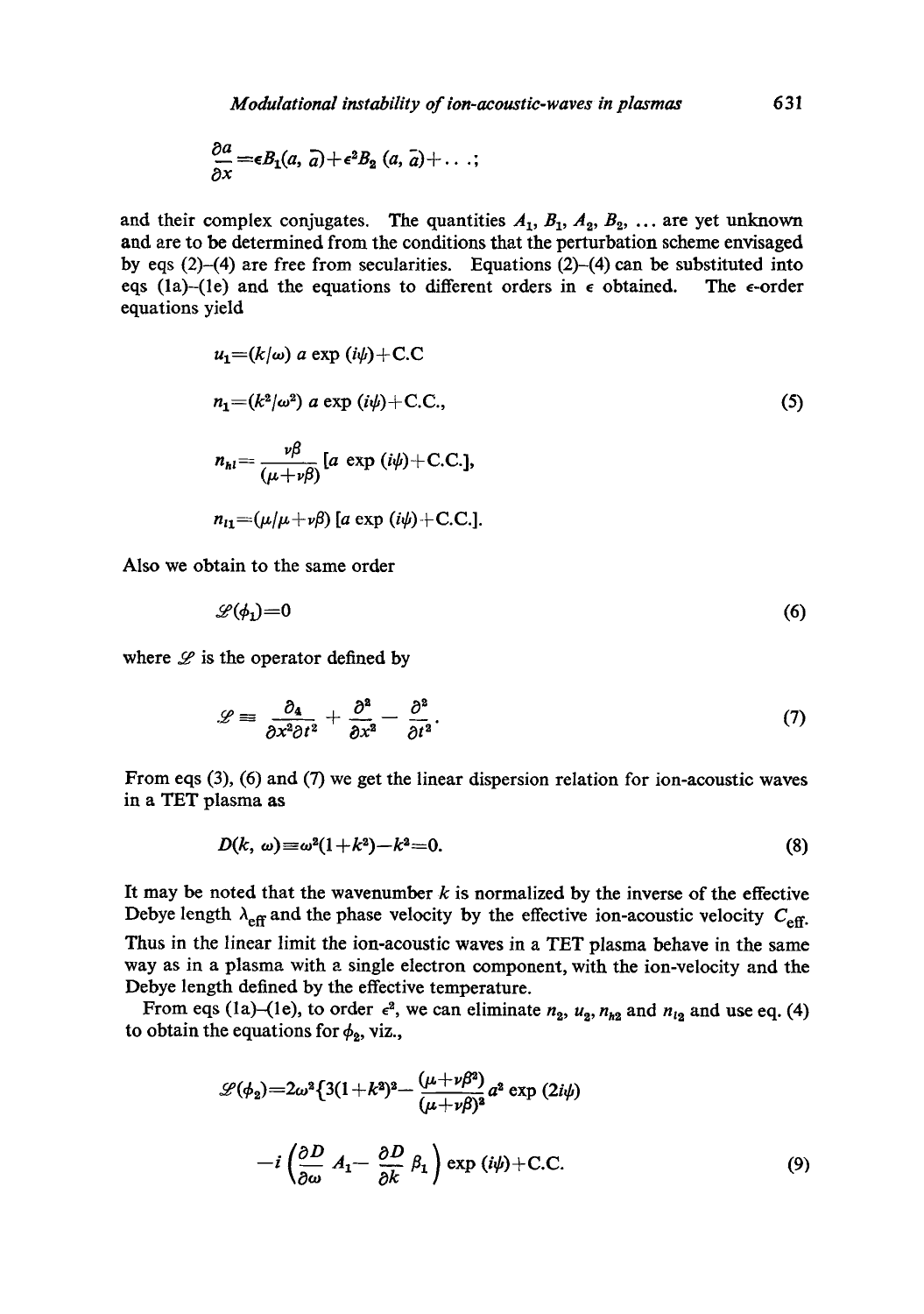The exp  $(\pm i\psi)$  terms on the right hand side give rise to resonant secularity in the solution for  $\phi_2$  due to eqs (7) and (8). The condition for the removal of this secularity is

$$
A_1 + V_g B_1 = 0,\t(10)
$$

where

$$
V_g = -\frac{\partial D/\partial k}{\partial D/\partial \omega} = \frac{\omega^3}{k^3},
$$

is the group velocity of the ion-acoustic waves. The secular free solution of eq. (9) is now given by

$$
\phi_2 = \left[\frac{1}{6k^2} \left\{ 3(1+k^2)^2 - \frac{(\mu+\nu\beta^2)}{(\mu+\nu\beta)^2} \right\} a^2 \exp(2i\psi) + b(a, \bar{a}) \exp(i\psi) + C.C.\right] + C_1(a, \bar{a}), \tag{11}
$$

where b and  $C_1$  are constants with respect to  $\psi$  but are functions of a and  $\bar{a}$ . The solution of the equations to order  $\epsilon^2$  are

$$
n_2 = \left[ \frac{(1+k^2)}{2k^2} \left\{ (1+k^2) (1+4k^2) - \frac{(\mu+\nu\beta^2)}{3(\mu+\nu\beta)^2} \right\} a^2 \exp(2i\psi) - \frac{1}{\omega^3} (2ik^2A_1 + 2ik\omega B_1 - k^2\omega b) \exp(i\psi) + C.C. \right] + C_2(a, \vec{a}), \qquad (12a)
$$
  

$$
U_2 = \left[ \frac{1}{2L} \left\{ (1+k^2) (1+2k^2) - \frac{(\mu+\nu\beta^2)}{2L} \right\} a^2 \exp(2i\psi) \right\}
$$

$$
a = \left[ \frac{1}{2k\omega} \left\{ (1+k^2) (1+2k^2) - \frac{(\mu+\nu\rho^2)}{3(\mu+\nu\beta)^2} \right\} a^2 \exp(2i\psi) - \frac{i}{\omega^2} (kA_1 + \omega B_1 + ik\omega b) \exp(i\psi) + C.C. \right] + C_3 (a, \tilde{a}), \tag{12b}
$$

$$
n_{h2} = \left[ \frac{\nu \beta a^2}{6k^2 (\mu + \nu \beta)} \left\{ 3 (1 + k^2)^2 + \frac{3\beta k^2}{(\mu + \nu \beta)} - \frac{(\mu + \nu \beta^2)}{(\mu + \nu \beta)^2} \right\} \exp (2i\psi) + \frac{\nu \beta}{(\mu + \nu \beta)} b(a, \vec{a}) (\exp i\psi) + C.C. \right] + C_4(a, \vec{a}) \qquad (12c)
$$

**and** 

$$
n_{l_2} = \left[ \frac{\mu a^2}{6k^2 (\mu + \nu \beta)} \left\{ 3(1 + k^2)^2 + \frac{3k^2}{(\mu + \nu \beta)} - \frac{(\mu + \nu \beta^2)}{(\mu + \nu \beta)^2} \right\} \exp (2i\psi) + \frac{\mu}{(\mu + \nu \beta)} b (a, \bar{a}) \exp (i\psi) + C.C. \right] + C_5 (a, \bar{a}), \qquad (12d)
$$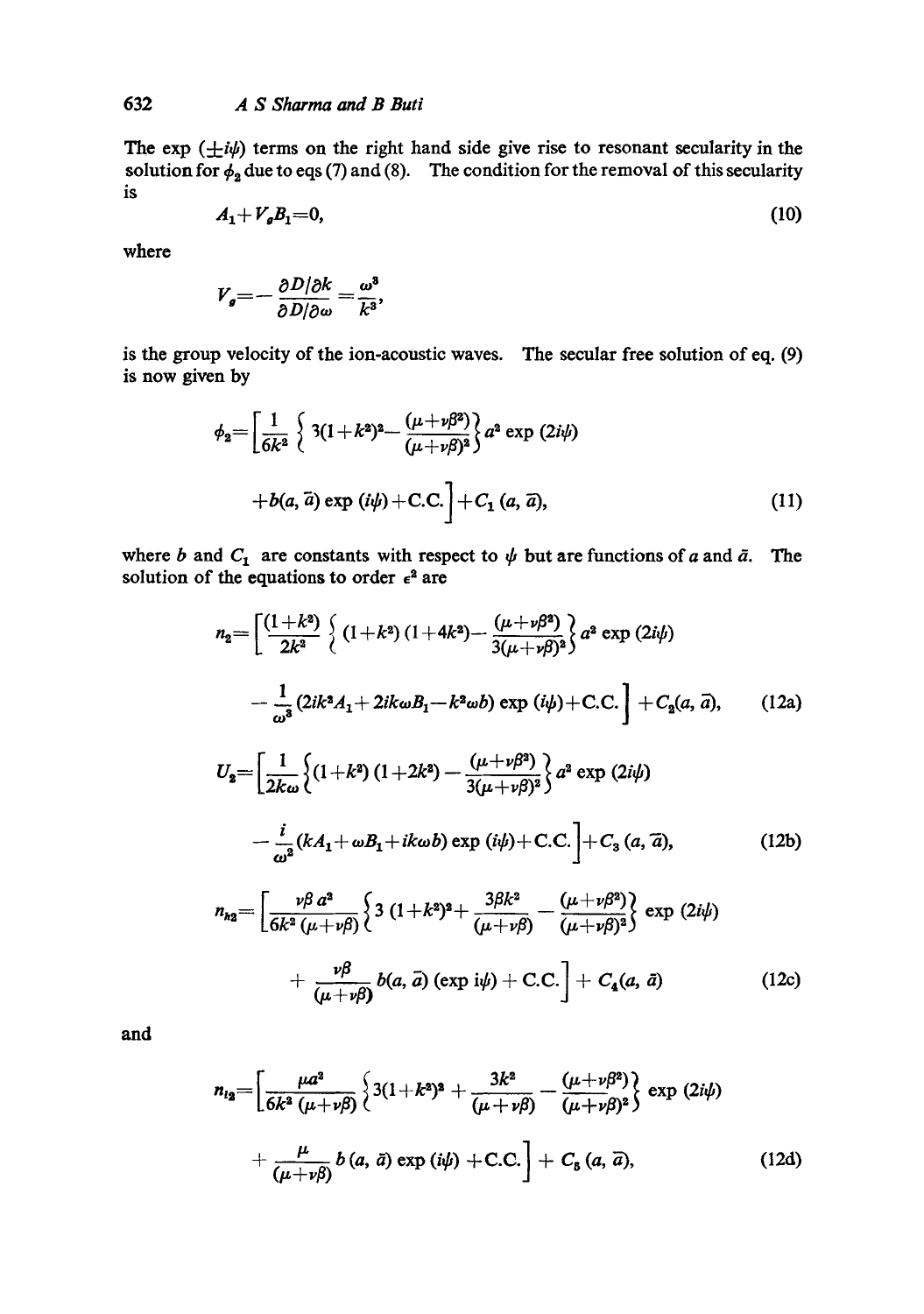where the constants of integration  $C_1 - C_5$  can be determined from the conditions for the removal of secularities in higher orders. They are found to be

$$
C_1 = \frac{a\bar{a}}{(V_a^2 - 1)} \left[ 3 + k^2 - \frac{(\mu + \nu \beta^2)}{(\mu + \nu \beta)^2 (1 + k^2)^3} \right] + \tilde{C}_1,
$$
\n(13a)

$$
C_2 = \frac{a\bar{a}}{(V_g^2 - 1)} \left[ 3 + k^2 - \frac{(\mu + \nu \beta^2)}{(\mu + \nu \beta)^2} \right] + \tilde{C}_2,
$$
\n(13b)

$$
C_3 = \frac{a\bar{a}V_g}{(V_g^2 - 1)} \left[ 1 + k^2 - \frac{2}{V_g^2} - \frac{(\mu + \nu \beta^2)}{(\mu + \nu \beta)^2} \right] + \tilde{C}_3,
$$
\n(13c)

$$
C_4 = \left(\frac{\nu \beta}{\mu + \nu \beta}\right) \left(\frac{aa}{V_g^2 - 1}\right) \left[3 + k^2 - \frac{(\mu + \nu \beta^2)}{(\mu + \nu \beta)^2 (1 + k^2)^3} + \frac{\beta (V_g^2 - 1)}{(\mu + \nu \beta)}\right] + \widetilde{C}_4,
$$
\n(13d)

and

$$
C_5 = \left(\frac{\mu}{\mu + \nu \beta}\right) \left(\frac{a\bar{a}}{V_s^2 - 1}\right) \left[3 + k^2 - \frac{(\mu + \nu \beta^2)}{(\mu + \nu \beta)^2 (1 + k^2)^3} + \frac{(V_s^2 - 1)}{(\mu + \nu \beta)}\right] + \widetilde{C}_5,
$$
\n(13e)

where  $C_1$  to  $C_5$  are absolute constants to be determined from the initial conditions.

Now in eqs (la)-(le), to order  $\epsilon^3$ ,  $n_3$ ,  $u_3$ ,  $n_{h3}$  and  $n_{l3}$  can be eliminated to give an equation in  $\phi_3$ . On using the expressions for  $\phi_2$ ,  $n_2$ ,  $u_2$ ,  $n_{h2}$ ,  $n_{12}$ ,  $\phi_1$ ,  $n_1$ ,  $u_1$ ,  $n_{h1}$  and  $n_{l1}$ given above, the condition for the removal of resonant secularity in the equation for  $\phi_3$  is found to be

$$
i(A_2+V_g\beta_2)+\tfrac{1}{2}\frac{dV_g}{dk}\left(B_1\frac{\partial B_1}{\partial a}+\overline{B_1}\frac{\partial B_1}{\partial \overline{a}}\right)+Q\,|\,\overline{a}\,|^2\,a+Ra=0,\qquad\qquad(14)
$$

where

$$
Q = (\omega^3/4k^4) (3 + 3k^2 + k^4)^{-1} \chi(k^2, \mu, \nu)
$$
 (15)

and

$$
R = -\left(\frac{\omega}{2k^2}\right) \left\{ k^2 \left( C_2 + \frac{2k}{\omega} \widetilde{C}_3 \right) - \frac{(\mu + \nu \beta^2)}{(\mu + \nu \beta)^2} \omega^2 \widetilde{C}_1 \right\}.
$$
 (16)

The function  $\chi(\mu, \nu, k^2)$  appearing in eq. (15) is given by

$$
\chi(\mu, \nu, k^2) = \sigma_1 + \sigma_2 k^2 + \sigma_3 k^4 + \sigma_4 k^6 - \frac{(\mu + \nu \beta^2)}{(\mu + \nu \beta)^2} k^8 - k^{10},
$$

with

$$
\sigma_1 = 9 - 6 \frac{(\mu + \nu \beta^2)}{(\mu + \nu \beta)^2} + \frac{(\mu + \nu \beta^2)^2}{(\mu + \nu \beta)^4},
$$
  

$$
\sigma_2 = 30 - 22 \frac{(\mu + \nu \beta^2)}{(\mu + \nu \beta)^2} + 3 \frac{(\mu + \nu \beta^3)}{(\mu + \nu \beta)^3} - \frac{(\mu + \nu \beta^2)^2}{(\mu + \nu \beta)^4},
$$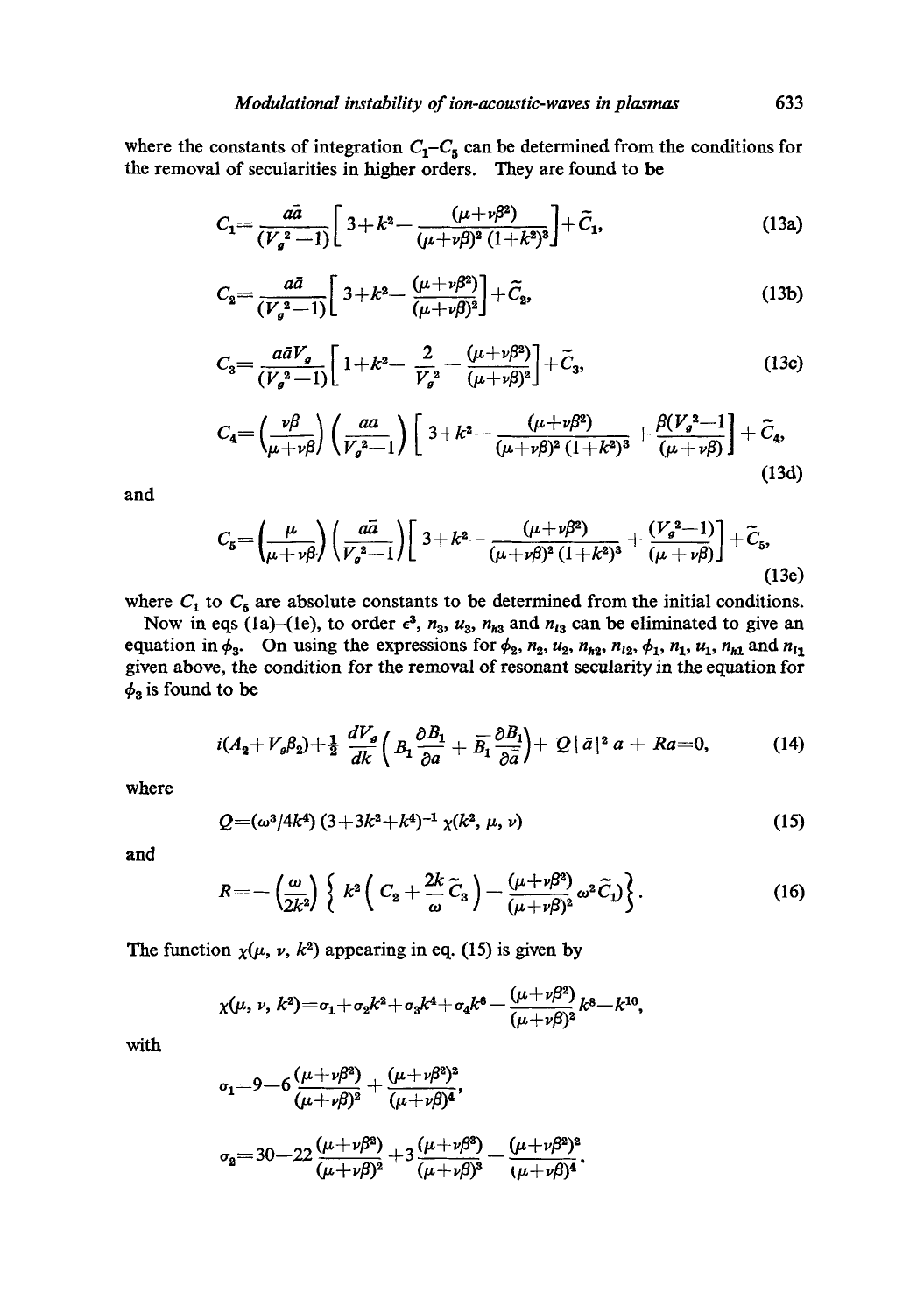634 *A S Sharma and B Buti* 

$$
\sigma_3 = 35 - 28 \frac{(\mu + \nu \beta^2)}{(\mu + \nu \beta)^2} + 3 \frac{(\mu + \nu \beta^3)}{(\mu + \nu \beta)^3} - \frac{(\mu + \nu \beta^2)^2}{3(\mu + \nu \beta)^4}
$$

and

$$
\sigma_4\!=\!15\!-\!14\frac{(\mu\!+\!\nu\beta^2)}{(\mu\!+\!\nu\beta)^2}\!+\!\frac{(\mu\!+\!\nu\beta^3)}{(\mu\!+\!\nu\beta)^3}\!
$$

The slow variations of the amplitude a with respect to space and time are governed by the conditions (10) and (14). On defining the new space and time variables,

$$
t_2 = \epsilon t_1, t_1 = \epsilon t, x_2 = \epsilon x_1, x_1 = \epsilon x,
$$

we can rewrite eq. (10) as

$$
\frac{\partial a}{\partial t_1} + V_g \frac{\partial a}{\partial x_1} = 0. \tag{17}
$$

This equation indicates that in the slow scale  $t_1$  and  $x_1$ , the amplitude a propagates with the group velocity  $V_g$  without any change of form. Equation (14) can now be written as

$$
i\left(\frac{\partial a}{\partial t_2} + V_g \frac{\partial a}{\partial x_2}\right) + P \frac{\partial^2 a}{\partial x_1^2} + Q |a|^2 a + Ra = 0, \qquad (18)
$$

where

$$
P=\tfrac{1}{2}\frac{dV_g}{dk}=-\frac{3\omega^5}{2k^4}.
$$

On using the coordinate transformations

$$
\xi = \epsilon(x - V_g t) = x_1 - V_g t_1; \ \tau = \epsilon^2 t = \epsilon t_1 = t_2.
$$

eq. (18) reduces to

$$
i\frac{\partial a}{\partial \tau} + P \frac{\partial^2 a}{\partial \xi^2} + Q |a|^2 a + Ra = 0. \tag{19}
$$

This is the nonlinear Schrödinger equation governing the envelope of the ion-acoustic waves in a two-electron-temperature plasma. In the limit  $\mu \rightarrow 0$ , i.e., in the absence of the cold electron component; or in the limit  $\beta \rightarrow 1$ , i.e., the two electron components have the same temperature and thus reduce to a single component, the above expressions for  $P$ ,  $Q$  and  $R$  reduce to those obtained by Kakutani and Sugimoto (1974).

#### **3. Discussion**

The nonlinear Schrödinger equation, eq. (19), governs the evolution of the envelope of the plane ion-acoustic waves. This equation is characterized by the dispersive term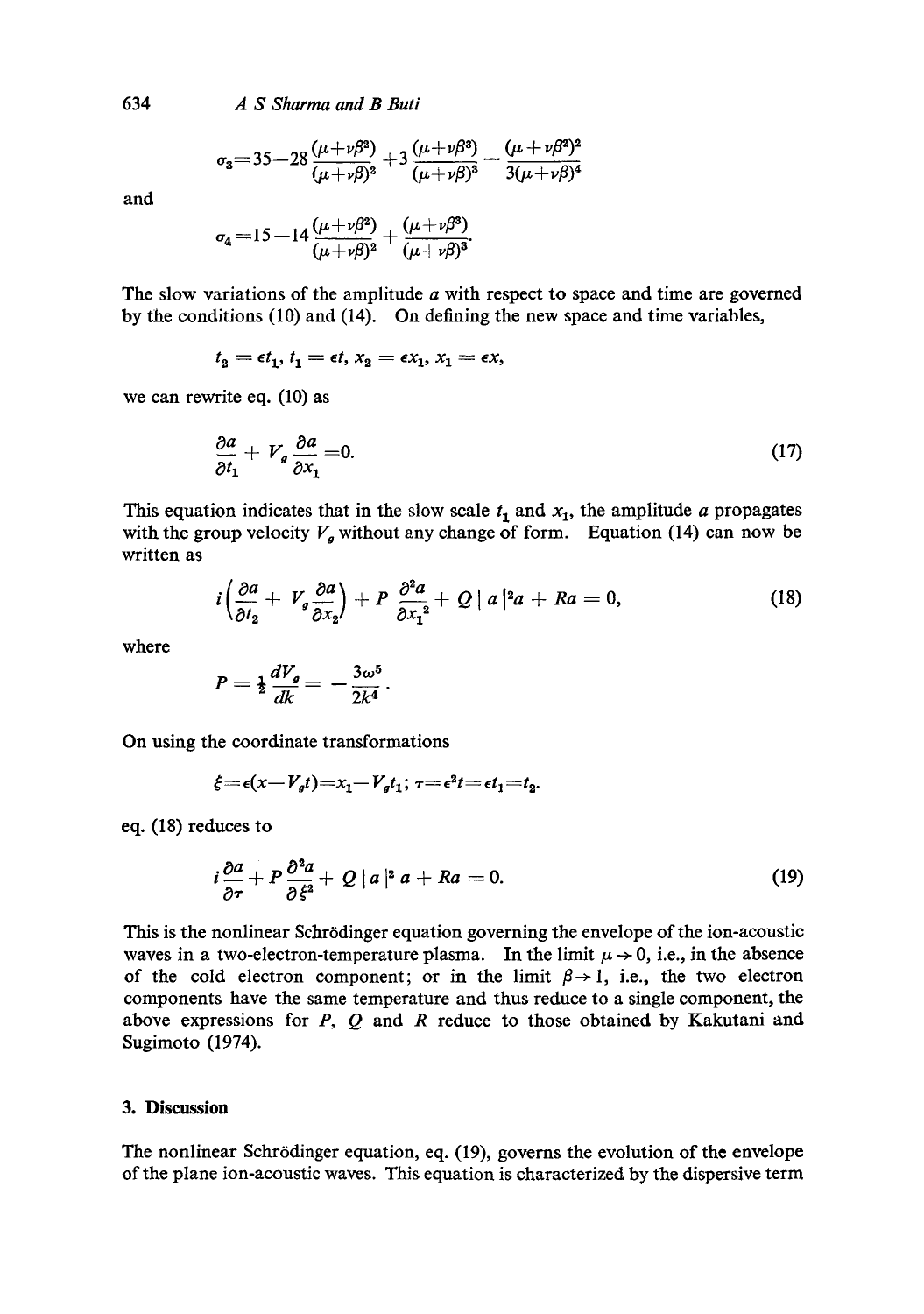with coefficient  $P$  and the nonlinear term with coefficient  $Q$ . We may note that  $P$ in this TET plasma is similar to the one in a one electron component plasma except for the difference that k in this case is normalized to  $\lambda_{\text{eff}}$ . Q, however, is multiplied by a factor x which in the limit  $\mu=0$ ,  $\nu=\beta=1$  (corresponding to one electron component plasma) reduces to the expression of Kakutani and Sugimoto (1974). We know that the IAW are unstable against long wavelength perturbations if *PQ>O*  and stable otherwise (Hasegawa 1975). In our case

$$
PQ = - (3\omega^8/8k^8) (3 + 3k^2 + k^4)^{-1} \chi (k^2, a, \beta);
$$

so  $PQ > 0$  only if  $X < 0$ . For different values of a and  $\beta$ , the critical wavenumber  $k_c^2$  ( $k > k_c$  unstable) for modulational instability can then be obtained from the equation

$$
(k_c^2, a, \beta) = 0.
$$

Since it is not possible to solve this equation for  $k_c$  analytically, the critical values  $k_c^2$ are obtained by numerical computation for a range of values of  $\alpha$  and  $\beta$ . The variations of  $k_c^2$  with a for fixed values of  $\beta$  are shown in figure 1. The variations of  $k_c^2$ with  $\beta$  for given values of  $\alpha$  are shown in figure 2. If the cold electron component is absent, i.e.,  $a=0$ , or the temperature of the two components are equal, i.e.,  $\beta=1$ , we get the known value  $k_c^2 = 2.163$  for a plasma consisting of cold ions and hot isothermal electrons (Kakutani and Sugimoto 1974). It is clear from these two figures that the presence of the cold electron component reduces the critical wavenumber for modulational instability i.e, the unstable region (in  $k$  space) increases. Thus IAW wavelengths longer than  $k=147$  can also become modulationally unstable. For  $k > 1.47$ , one knows that it is more appropriate to consider the ion plasma mode rather than the ion-acoustic mode. The presence of cold electrons thus makes the IAW of *realistic wavelengths*  $(k < 1)$  modulationally unstable.

Moreover figure 1 shows that the variation of  $k_c^2$  with  $\alpha$  is more prominent for smaller values of  $\beta$  and at  $\beta=1$  there is no variation as expected. Similarly figure 2 shows that the variation of  $k_c^2$  with  $\beta$  is more prominent for smaller values of a. These two figures clearly indicate the range of parameters one should choose to avoid this particular instability.

These observations are suggestive of the following physical mechanism responsible for this behaviour. In a plasma with cold ions and hot electrons, a perturbation in the ion density is accompanied by a perturbation in the electron density. Since the electrons are hot, the pressure gradient gives rise to an electric field and this provides the restoring force on the ions. If a small fraction of the electrons are cold, they will contribute little to the restoring electric field and.consequently the ion-acoustic speed will be reduced, as was observed experimentally (Jones *et al* 1975). This effect is manifested in the nonlinear state rather strongly, as is shown here. Since even a small fraction of cold electrons change the envelope characteristics of the IAW, it is important to take into account the existence of the cold electron component in the study of ion-acoustic waves.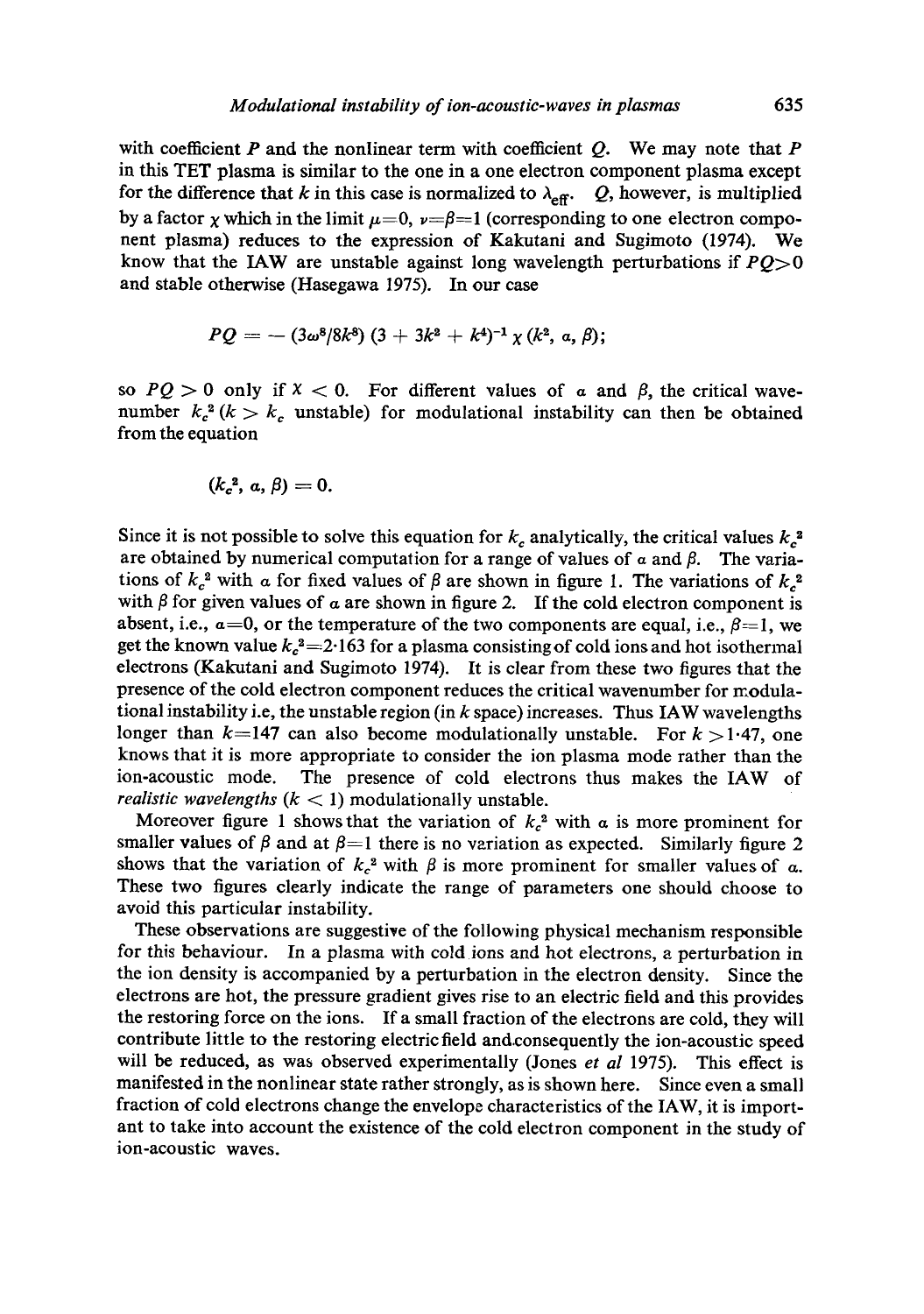

Figure 1. Variation of critical wavenumber  $k_c^2$  with the ratio  $\alpha$  of the densities of the cold and hot electron components for  $\beta$ =0.15, 0.2, 0.3, 0.45 and 0.65.



Figure 2. Variation of critical wavenumber  $k_c^2$  with the ratio  $\beta$  of the temperatures of the cold and hot electron components for  $\alpha = 0.05$ , 0.15, 0.3, 0.5 and 0.7.